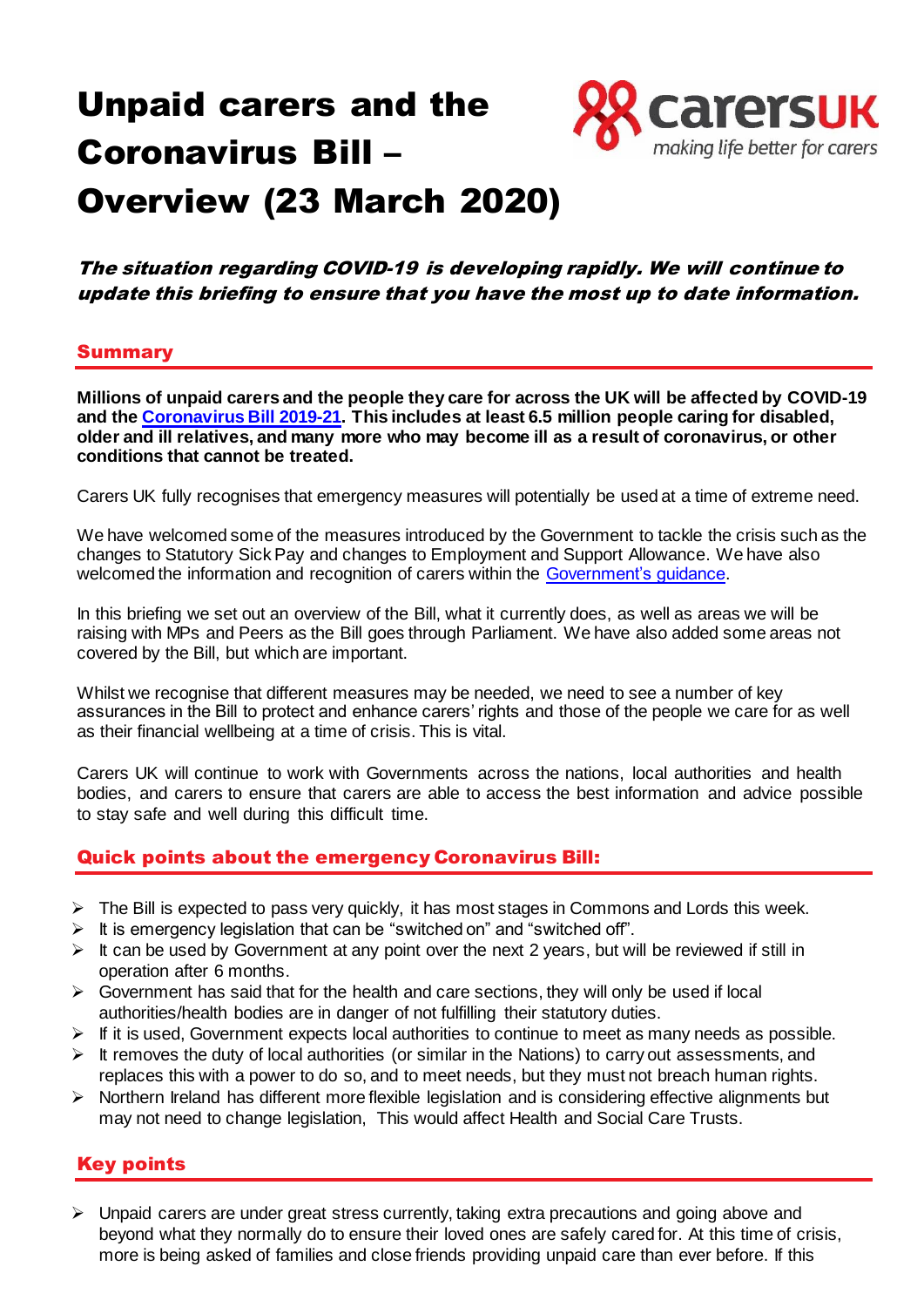emergency legislation has to be used, then their needs must be considered in the short and longer term.

- $\triangleright$  If carers are not properly recognised and supported during this emergency then more people will become unwell and need support. We know that this crisis unfortunately comes at a time when social care was extremely stretched. Pre-Coronavirus, 6 in 10 carers already said they had been pushed to 'breaking point', with nearly half (46%) saying they had fallen ill but just had to continue caring<sup>1</sup>. This must be taken into account, and emergency measures need to be implemented to provide additional support.
- $\triangleright$  We recognise some temporary measures will be needed to help local services better deal with Coronavirus, but it is essential that councils (Health and Social Care Trusts (HSCTs) in Northern Ireland) continue to assess the risks and vulnerabilities affecting carers and the people they support, particularly when reprioritising services.
- $\triangleright$  There are no measures currently in the Bill which protect carers' incomes when they have to give up work in order to care. At a time when Government is needing families to step in where they can, no financial provision has been made for them which needs to be addressed urgently.
- ➢ Carers UK also wants to see Carer's Allowance increased in England, Wales and Northern Ireland, to the same level as Scotland (and associated premia), so that carers are better able to deal with this crisis.
- $\triangleright$  It is essential that carers know when and how emergency provisions will be switched off. Government has stated that they wish this to be used only for the shortest periods of time, but this matters to carers, who are understandably very concerned about how long they may have to manage for. Carers also want to know how services will be restored if they are reduced temporarily. We realise that this is almost impossible to judge at this stage.

# Unpaid carers and the Coronavirus Bill

#### **The following are key issues in the Bill which will affect unpaid carers, and those they care for:**

- **1. Removing/reducing Local Authorities statutory duties to undertake needs assessments replacing them with powers to meet need – it is essential that the needs of carers are properly considered:** 
	- o The Emergency Bill guidance proposes amending duties in the Care Act 2014, the Social Services and Wellbeing (Wales) Act 2014, and various legislation in Scotland including the Carers (Scotland) Act 2016. These changes remove the requirement for Local Authorities (LAs) across the UK to carry out needs assessments (of either the person needing care, or the carer), and also remove the need to provide carer support plans / care and support plans. It removes the need to meet eligibility criteria, but LAs must comply with a duty to ensure that the Human Rights Act is not breached, including carer's human rights.
		- $\circ$  Carers UK will be producing a detailed briefing on the health and care aspects of the legislation.
	- $\circ$  We recognise that at a time of extreme crisis, social services may have to slim down assessment processes at a time of emergency.
	- o Carers need to see assurances that carers' needs/risks will continue be considered and that processes are robust enough to ensure that blanket assumptions will not be made about family/friends ability to provide support. This is critical to ensure that carers' own vulnerability and health conditions are rightly risk assessed. This is also necessary to ensure the level of care any given carer ends up providing is not in breach of their human rights.
	- o We recognise that this emergency legislation comes at a time when the social care system was under extreme pressure and carers and their families were already going without vital services.

#### *Further detail:*

 $\overline{a}$ 

<sup>&</sup>lt;sup>1</sup> [Carers UK \(2014\) Carers at breaking point](https://www.carersuk.org/for-professionals/policy/policy-library/carers-at-breaking-point-report) (accessed 20/03/20)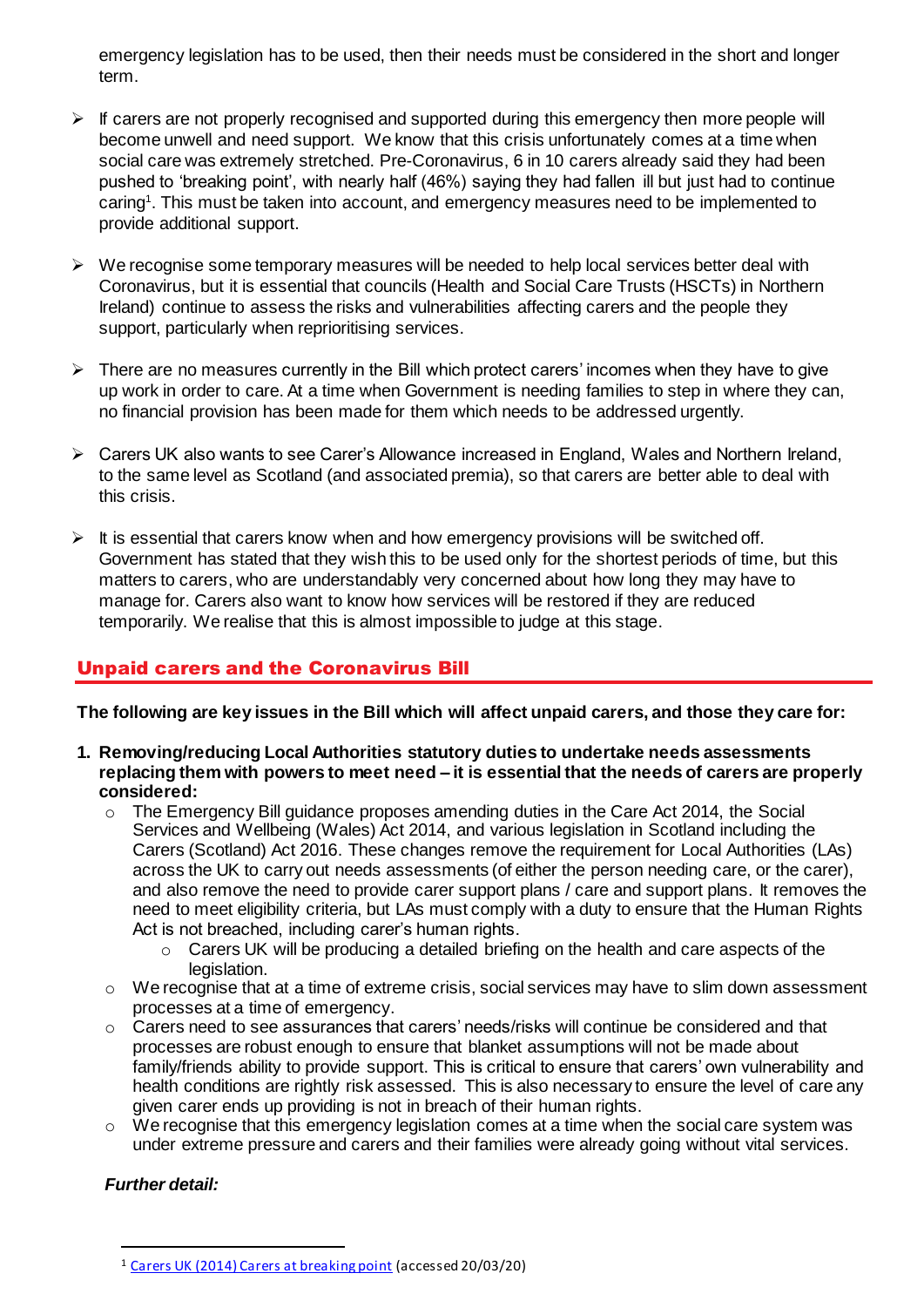- ➢ **Clauses 14 and 15, and the detail in Schedule 11**, **Part 1 (England) and Part 2 (Wales) allow local authorities not to carry out full needs assessments for people needing care or for carers.** This affects the relevant legislation for carers under the Care Act 2014, the Social Services and Wellbeing (Wales) Act 2014 and relevant legislation in Scotland e.g. The Carers (Scotland) Act 2016 and regulations from 2018.
	- o Carers UK needs to see that there are sufficient safeguards put in that:
		- Ensure that family input is not assumed in case it cannot be provided placing vulnerable adults at additional risk.
			- Ensure that there is sufficient risk assessment of carers' health, wellbeing and ability to care are made. This is to avoid the situation of 2 people needing care in the short and longer term. 970,000 carers are over 80 years old (15% of all unpaid carers)<sup>2</sup>. 390,000 carers are already in poorer health already  $(6\% \text{ of all cares})^3$ .
		- That the needs of children who are caring, must be taken account of in risk measures. The legislation does not amend young carers rights under the Children Act 1989.
- ➢ **Schedule 11, section 14 allows hospital discharge rules to be suspended.** This is a critical time for carers. 58% of carers already say that the person they care for was discharged too soon without the right social care support resulting in readmission to hospital.<sup>4</sup> Government has issued new guidance on hospital discharge. Carers UK will be including a more detailed briefing on this later.
	- $\circ$  Including carers well at this stage will be critical to ensure that here is not a revolving door of patients and carers through NHS services. Because existing shortages of social care services, widespread issues with 30-day emergency readmissions to hospital already existed pre-crisis. Nuffield Trust analysis<sup>5</sup> shows that between 2010/11 and 2016/17 the total number of 30-day emergency readmissions to hospital in England increased by 19.2%, from 1,157,570 to 1,379,790. This will only be exacerbated by the current crisis.
	- $\circ$  Carers UK has asked for assurances that carers will be given the right information, advice, guidance and necessary support to care safely and well for someone. Even though local authorities might be operating under emergency situations, this could have lasting consequences if not regularly provided.

**Prioritisation of services: impact on carers and safeguards – Clauses 14, 15 and Schedule 11 allow prioritisation of services by local authorities**: There is a very necessary inclusion in the Bill that reducing services should not be in breach of carers' human rights under Schedule 11, section 6, a vital minimum to ensure that carers' human rights are also considered. Carers UK will be looking at what this means in detail and will provide more information shortly.

➢ **Schedule 11, sections 10 and 25 – Financial assessment** allows local authorities (HSCTs in Northern Ireland) not to carry out a financial assessment. Whilst we agree that this is expeditious at a time of emergency, the provisions allow a financial assessment to be carried out later. The Explanatory Note suggest that costs can be retrospectively applied. Carers UK has urged the Government to consider making care provided during emergency times free of charge.

#### **What will be changing with NHS Continuing Healthcare Assessments?**

The Bill allows for these to be "switched off". Government has issued new hospital discharge guidance in England which states that the NHS will fund care after hospital discharge, in the

 $\overline{a}$ 

<sup>2</sup> [Age UK \(2019\)](https://www.ageuk.org.uk/latest-press/articles/2019/december/new-age-uk-analysis-finds-our-over-80s-save-government-23-billion-a-year-through-the-unpaid-care-they-give-loved-ones/) (accessed 20/03/20)

<sup>3</sup> Census 2011

<sup>4</sup> [Carers UK \(2016\) Pressure Points, carers and the NHS](https://www.carersuk.org/for-professionals/policy/policy-library/pressure-points-carers-and-the-nhs) (accessed 20/03/20)

<sup>5</sup> [Nuffield Trust \(2018\)](https://www.nuffieldtrust.org.uk/news-item/emergency-readmissions-trends-in-emergency-readmissions-to-hospital-in-england-1) (accessed 18/03/2020)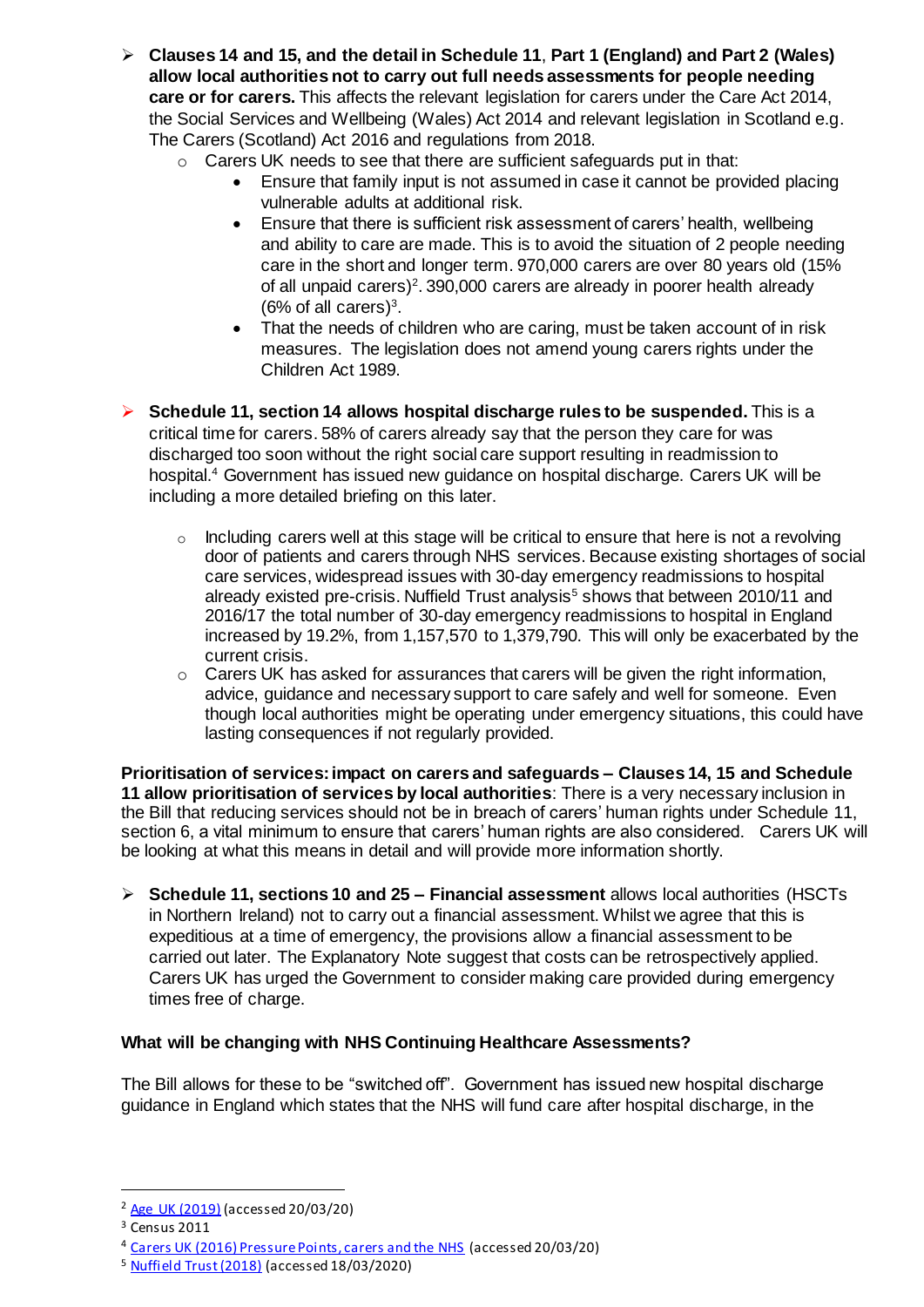cases where an assessment would have been done, as these complex assessments will not be used. Making sure this care is funded free at the point of delivery is critical.

#### **Switching the provisions under Clauses 14, 15 and Schedule 11 back "off" again:**

#### **Carers UK is seeking clarification on the following:**

- How a decision be made about how the legislation will be "switched back off" again and the full provisions of the Care Act (and relevant legislation in Devolved Administrations) returned to?
- **•** The conditions that will be sufficient for this to happen? How will nation Governments determine this?
- Carers are obviously asking how long this will be, and how long they have to manage without the right or enough support – which is an extremely difficult question to answer at this time – but becomes increasingly challenging, the longer this situation lasts.

## **Other issues relating to the Bill:**

- **2. The Government should consider a new statutory payment/pay protection for all workers who have to give up work / are unable to work during the Coronavirus crisis, because they have to care full time for people who are ill or disabled:**
	- $\circ$  Carers UK has welcomed some of the measures to support volunteers and the already announced improvements around Statutory Sick Pay, we make an urgent plea to Government to consider family/friends who may not have any choice to give up work to care for someone.
	- o The Bill provides for welcome payments, for Statutory Sick Pay, for Employment and Support Allowance and a new payment for volunteers – providing compensation for up to 4 weeks leave.
	- $\circ$  As Government is asking family and friends to step in when services fall short in order to support the health and social care services, we wish to make sure that carers are not financially penalised for doing the very thing that Government needs them to do.
	- o Carers UK wants Government to consider creating a new payment to support people who provide unpaid care to a family member or close friend because there is no alternative care available and they have no choice but to give up work to care. These people could face life-changing financial loss of income and need to be supported.
	- o Carers UK also wants to see Carer's Allowance increased (and associated premia) in England, Wales and Northern Ireland to match the provisions in Scotland (our Fairer for Carers campaign calls).
- **3. It is vital that any short-term action taken by Government in tackling Coronavirus that affects existing rights for carers enshrined in the Care Act 2014, and other legislation, are reinstated in full afterwards at the earliest opportunity:** These are fundamental rights that currently exist for carers across England, Wales, Scotland and Northern Ireland, which crucially give them essential support. Carers, many of whom have contacted us already, are extremely concerned about how they will manage, and need every assurance that if services they depend on are cut/removed/not delivered due to the outbreak of Coronavirus, that they will be reinstated in full afterwards.
- **4. Ensuring carers benefits relate to the changed situation around Coronavirus:**Carers have been raising concerns with Carers UK that the changed situation means that Carer's Allowance rules need to be considered in terms of the types of care being provided and times when the carer is unable to care. Carers UK has asked Government to look urgently at the measures regarding having to provide at least 35 hours of care to be eligible; many carers who do not live with the person are understandably avoiding contact currently, but are still providing care through other measures (e.g. shopping, picking up medication, and emotional support).
	- There may also be opportunity for Devolved Administrations to look at additional payments e.g. Carers Allowance Supplement and Young Carer Grant in Scotland.

#### **5. Unpaid carers need to be treated as a priority group to tackle COVID-19:**

o **Coronavirus testing:** Health and care professionals and key workers should be treated as a priority when it comes to Coronavirus testing. Unpaid carers are also concerned about being able